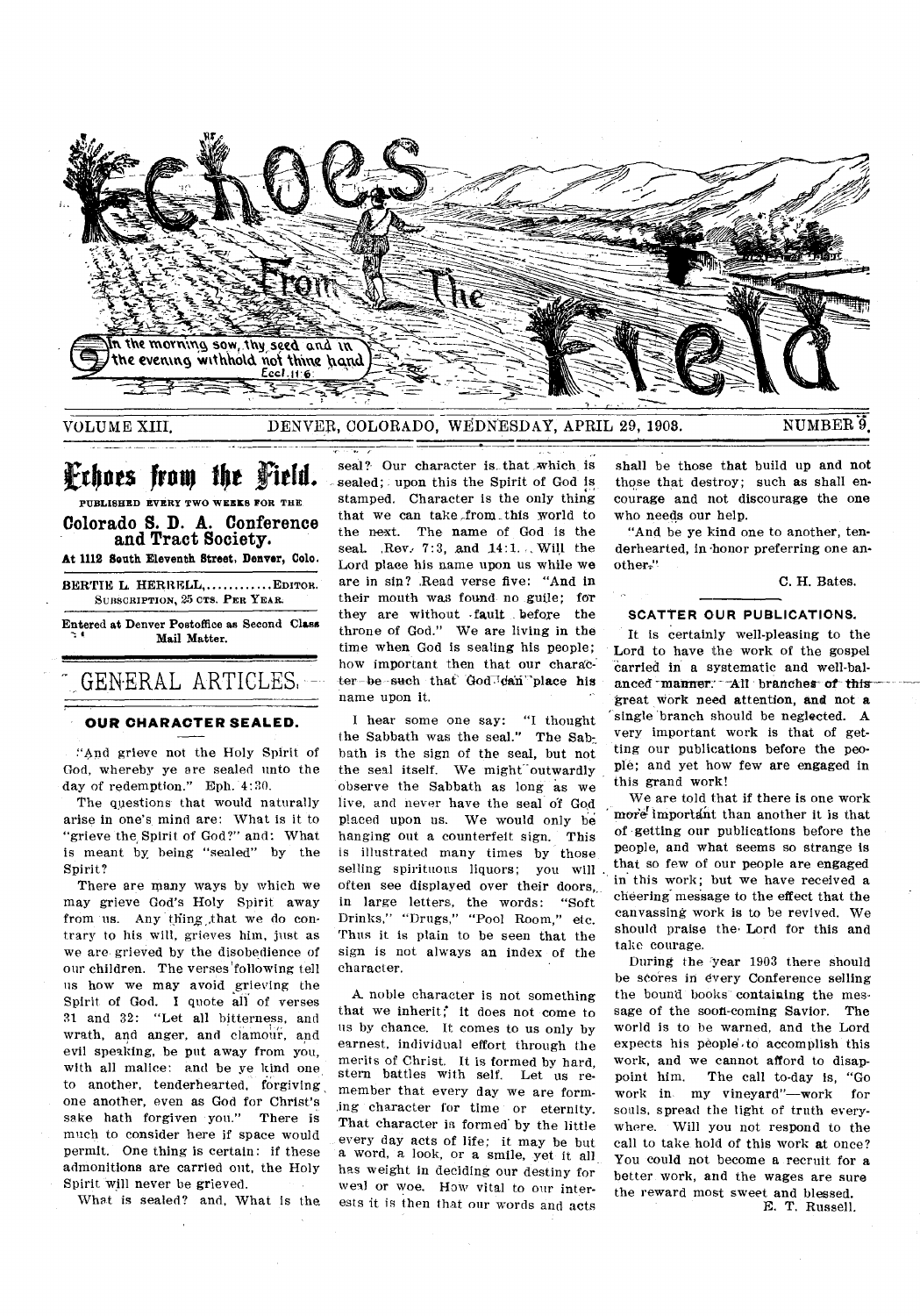# FIELD REPORTS.

#### **SALIDA.**

The little body in this place is rejoicing over the addition of four precious souls to their number on Sabbath, April 18th. At that time Dr. Hills was with us 'for the purpose of ordaining the newly elected elder and deacon. After the ordination services we repaired to Wellsville Hot Springs, and in that beautiful pool these four were buried and resurrected in commemoration of the burial and resurrection of our dear Lord. Oh, may his guiding Spirit, which has brought them thus far, guide them and sustain them until his coming. We are all of good cheer and trust that the work done here may stand in the day that all work shall be tried by fire.

Geo. M. Alway.

#### **COLORADO SPRINGS.**

It has been some time since we have written to the ECHOES' family, but we have not been idle in the meantime. Our Cafe work is very encouraging. Many people are learning the value of proper diet.

The food sales are no small part of the work, as we have both a wholesale and retail trade.

Last fall we bought out the apartment rooms over the cafe, twenty in number, with two baths, and elegantly furnished. They are known as the Halcyon Rooms. Two of them have been fitted up for treatment rooms, the Boulder Sanitarium furnished an electric light cabinet, and we are prepared to give all the ordinary sanitarium treatments. Dr. Rice has rendered valuable assistance in getting the work started.

A cooking class is conducted every Thursday afternoon. Many who are interested in vegetarian cookery attend, and are doing good work.

Mr. and Mrs. F. W. Patterson.

#### **GENERAL CONFERENCE.**

Thinking there may be those of the ECHOES' family who did not take the General Conference Bulletin, and would like to know something about the meeting, I take pleasure in *giving* a short account of the same.

There were in all one hundred and fifty-seven delegates present from the various parts of the world, besides many visitors. The number of delegates was not so large as in former years, but there was no lack of interest manifested on the part of those present.

From the very first the thought of every speaker was the finishing of this great work of preparing the way for the return of our departed Lord, and this work to be finished in this generation; not only was this talked of by all, but plans were laid that, if carried out, will bring that glad day.

But for us as a Conference, to hail that glad day with joy, we must be in the forefront of the battle with our sister Conferences; and this not only means for the ministry to work, but every one who loves his appearing.

I have reason to believe that many hearts were more fully set on seeing this work close up than at any Conference I ever attended.

One blessed feature of this meeting was the freedom of all to speak their minds on all subjects. Come, beloved, let us labor as never before to bring the end of sin, and usher in his coming, whose right it is to rule.

G. F. Watson.

# THE BOOK WORK,

### **A GOOD REPORT.**

. I am much pleased with the condition of the canvassing work in Colorado. The reports which we receive from the various parts of the State are very encouraging. We now have three faithful and tried canvassers working in Albuquerque, New Mexico;<br>one in Trinidad. Colorado: one in one in Trinidad, Colorado; Colorado Springs; one—a young lady in Grand Junction, where a second will soon join her. This last one is a beginner, but is doing good work. We have one young man canvassing for "Home Hand Book," near Boulder, with good success; one at Fort Morgan, who is doing good work; one at Greeley, and another who is about to take up the work there. An old and experienced canvasser will soon leave Hygiene to canvass in the mountains. All the workers are doing well. One man reports eighty-four dollars' worth of orders received in one week; one, eleven solicitations and eight orders for "Home Hand Book"; another, seven solicitations and six orders; still another—a young lady—eight solicitations and five orders for "Great Controversy." We have two faithful laborers in Denver, and a third about to commence, besides that which I am doing.

The prospect is bright for the canvassing work this summer. All we need is consecrated men and women. We could locate one hundred in good territory this summer. Who will respond? We shall not be satisfied till we *see* the precious printed page scattered like the leaves of autumn.

All our canvassers are handling large books, such as "Home Hand Book," "Great Controversy," "Thoughts on Daniel and the Revelation," and "Patriarchs and Prophets." Of course, they all handle small books for helps, but all are making a leader in the large books. This is as it should be—I speak from experience—I know it is far better for the canvasser, the people, the Tract Society and the publishers to handle the large books.

I shall be glad to correspond with any one who may wish to enter this good work. G. Phillips.

#### **WHO WILL RESPOND?**

We are pleased to note the new start the book work is taking in the Colorado Conference. We trust that many more will decide to give their cooperation and assistance to the revivial of this branch of the work. This people is raised up for a special purpose—to cooperate with God and the angels in giving the last message of mercy to the world. So every one who espouses this cause has his work to perform. All should leave behind their former worldly aspirations and press forward to the mark of their high calling. The ability with which God has endowed each one should be utilized, and when used it will develop and grow.

We need both the ambitious youth, and men and women of experience, to join with us in the casvassing work. The Lord says: "Call for laborers. I will enable them to work for me with definite results." The qualifications are faithfulness, diligence and entire consecration. Christ gave all for us and "had not where to lay his head." Can we not share in his self-denial in this all-important work? Who will respond to-day? All who will join us in this most precious ministry should correspond with your state agent, G. Phillips, 1112 S. Eleventh street, Denver, Colo. C. W. Hardesty. C. W. Hardesty.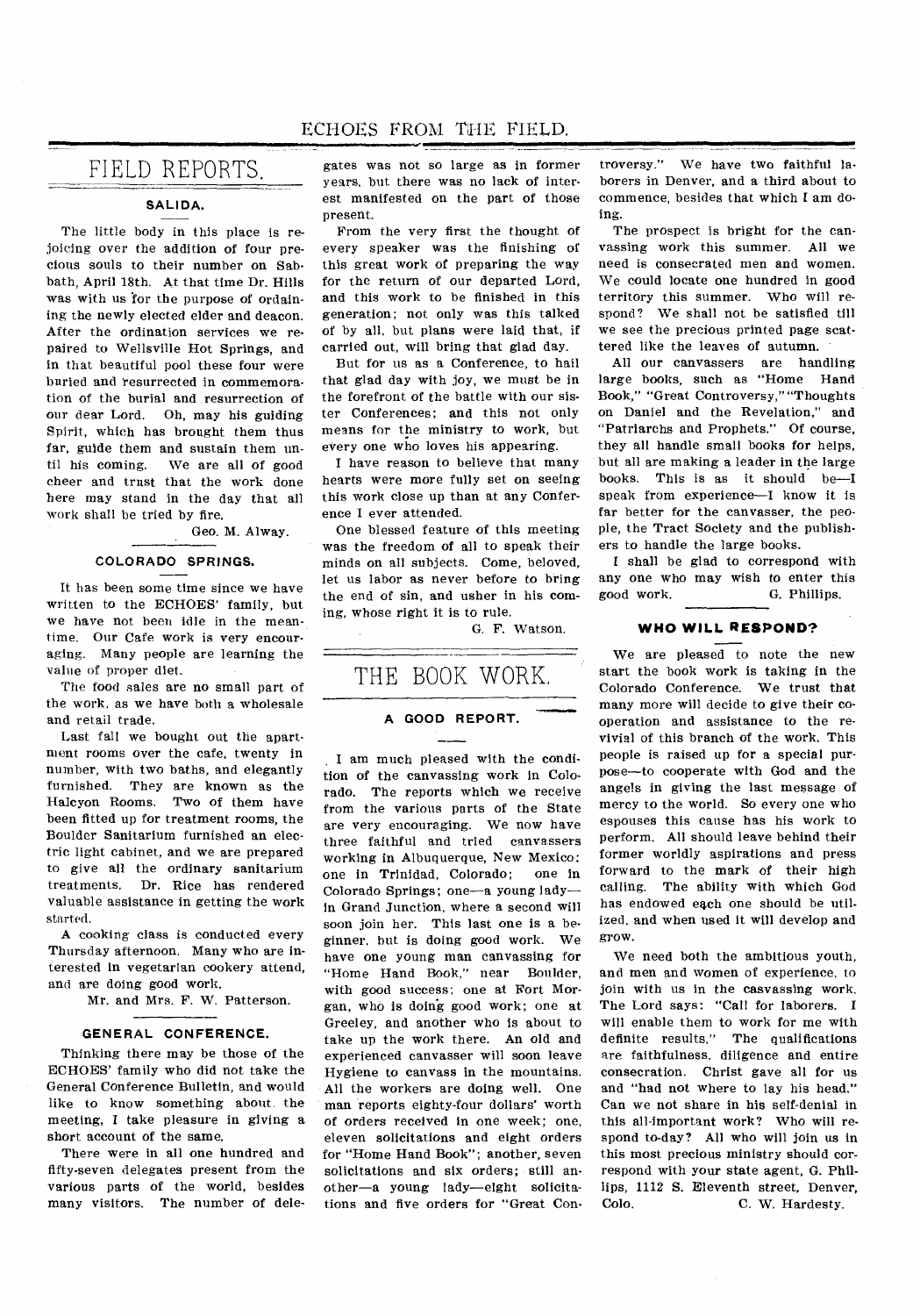THE SABBATH' SCHOOL,

Teach us to work ! When work seems vain, This is half victory over fate-To match ourselves against our pain— The rest is done when we can wait. —Selected

#### **A PRACTICAL PAPER.**

As this plan has not yet been put into practice in our school, I will write simply about the Home Department, leaving to some one in a future Convention to suggest how it may be made "more practical."

There is a work of this kind to be done in most schools; perhaps there are not many where there is so much as in this place. The Lord is ready to bless both work and workers, but we cannot accomplish anything by talking over the matter, saying: "It is a good work: we should take it up," and then stopping there. We must get to work. Let us appoint some one, or ask some one to volunteer to make a business of this work. Then let that person go every Sabbath to those who for any reason are not able to be with us; take them a lesson paper, or give them the lesson scripture; talk the lesson over, or study it with them.

This work should be done regularly, a record of the class should be kept, and perhaps donations taken. These members should be made to feel that they are a part of the Sabbath-school, even if they cannot be present. Other ways of doing good will suggest themselves when we begin. Shall we neglect these little opportunities for helping others?

We hear of the need of workers in foreign fields, and bewail the circumstances that prevent our being foreign missionaries, and doing some great work for the Lord, while perhaps the work that he had intended for our hands lies unheeded at our very doors. Or we excuse ourselves for the present by saying: "At some future time, when I am better prepared, I will work for the Lord." If we expect the Lord to use us some time, let him use us now. "The greatest service we can render our Savior consists not in accomplishing some vast work in some large field, at some future time, but in doing to-day, with our might, what our hands find to do." Mrs. J. A. Neilsen.

"Nothing is troublesome that we do willingly."

## **ANOTHER STEP.**

The Home Department is a move in the right direction, and we are glad to hear of so many new schools that are putting the plan in operation. This work has been neglected and we are much behind the place we should occupy, but we trust that all will enter upon this labor of love, with a zeal and energy that will bring the success that it so richly deserves.

We do not look upon the Home Department as the complete whole, but simply as a step in the making of our schools, that which they always should have been; strong, aggressive, and well equipped bodies of missionaries, for the giving of the "Advent message to the world in this generation."

There is one more step that should be taken at this time that will tend, perhaps more than any other, to bring our schools up to the proper degre of efficiency. This is a work for the members of the school and church. In almost every church there are those who do not have an active membership in the Sabbath-school. The elder and the superintendent should labor earnestly and in concert to secure the regular attendance at Sabbath-school of every such member. Let a list of these be prepared, and let certain ones be chosen to visit and labor with them until the desired result is obtained.

Besides this, a deeper interest should be taken in the active members of the school, and each teacher should visit, or cause to be visited, every member of his class who absents himself at any time. How often precious souls would be saved to the cause if they could be convinced, just at the critical time, that some one was interested in them. Find out why they are not there. Let them know you miss them; that you love them and want them there every time. No one can measure the result of systematic work of this kind.

We rejoice in the progress you are making in the Home Department. We hope every effort will be put forth to make it a success; but do not fail to carry on this work for the school and the church at the same time. There is no time now for sleep, not a moment for perfunctory service, for idleness; we must be thoroughly awake, and must labor with all our might while it is day, for the night cometh when no man can work.

Dr. Willard W. Hills.

## **DEFINITE AIM.**

It is conceded by all that an aimless course of life is a failure. It is so in all occupations and conditions. Without a definite aim, little good can be accomplished. If this principle, as applied to worldly pursuits, is of so much importance, is it not of infinite magnitude when we come to apply it to God's work? It is easy to see what ought to be done, but it is quite another thing to get at it in a definite way.

Calls for help are coming from all quarters of the earth, but the helpers cannot be supplied. Why? Because we do not have them. How shall we get them? "Pray ye, therefore, the Lord of the harvest, that he will send forth laborers into his harvest." Matt. 9:38. But is this all? Will this prayer bring the laborers? No, by no means. We shall have to make them. That work has been intrusted to us under God. Christ made the laborers he sent out. The tenth chapter of Luke gives an account of the address of the Great Teacher to a class of seventy who had been under training, and who were to go out as teachers also. Then there was a class of specially trained men who were to take\_the lead of the work in the great harvest field.

Now, if there ever could be a time when laborers were needed more than at any other, we have reached it now; the demand is immensely great. I believe the time has come when every church elder, every Sabbath-school superintendent and teacher, and every church-school teacher ought to be a training teacher in God's hands for the training of those under them to do effective and definite work.

The whole body of the denomination must be active workers, but unless some definite plan is laid down by each church and school, and each individual in the church and school, and followed up with a definite object in view, the laborers and work will fall short. Each child and youth should be taught to have some definite aim in view, toward which he is to push with all his might. That which is most wrong with our children to-day is their aimless, objectless existence. Let us learn the purpose that God has in placing us upon this earth and go about fulfilling that mission without delay. Matt. 24:46.

There is a vast responsibility resting on us as parents and teachers. Our children must have our personal atten-